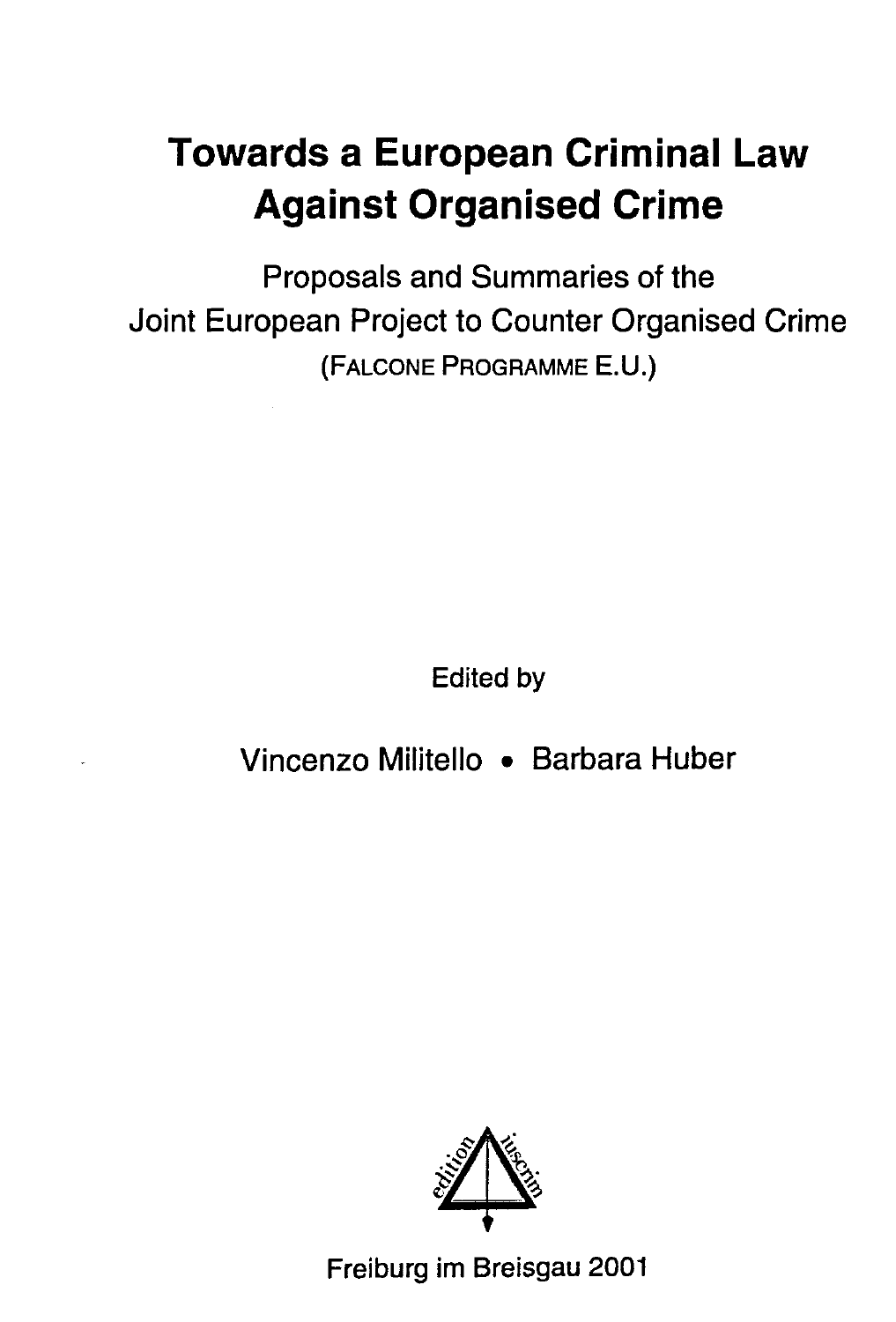## **Contents**

| <b>Preface</b> |  |
|----------------|--|
|                |  |

*Hans-Jörg Albrecht • Albin Eser*

## **Introduction** 1

| Vincenzo Militello<br>The Joint European Project to Counter Organised Crime:<br>Overview and Normative Proposals (European Union Falcone Programme) | 3  |
|-----------------------------------------------------------------------------------------------------------------------------------------------------|----|
| I.<br><b>Towards a European Model Offence</b><br>of Criminal Organisation                                                                           | 13 |
| Vincenzo Militello<br>Participation in a Criminal Organisation as a Model of European<br>Criminal Offence (Text and Normative Proposal)             | 15 |
| Salvatore Ardizzone<br>Criminal Association in Italy: Legislative Significance and Structural<br>Characteristics (Summary)                          | 43 |
| Jörg Arnold<br>Criminal Association and Organised Crime (Summary)                                                                                   | 47 |
| Antonio Ingroia<br>Criminal Association and Organised Crime: The Italian Experience<br>(Summary)                                                    | 53 |
| Giovanni Fiandaca<br>Organised Crime and Its Infiltration into Politics, Economics, and Justice<br>in Italy (Summary)                               | 57 |
| Jörg Kinzig<br>Organised Crime in Germany: Areas of Activity and Influence on Politics,<br>the Economic Sector, and the Judicial System (Summary)   | 61 |
| Piergiorgio Morosini<br>Mafia Infiltration and Public Works Contracts: Criminal Conspiracy                                                          | 67 |

and the Complicity of Politicians and Entrepreneurs (Summary)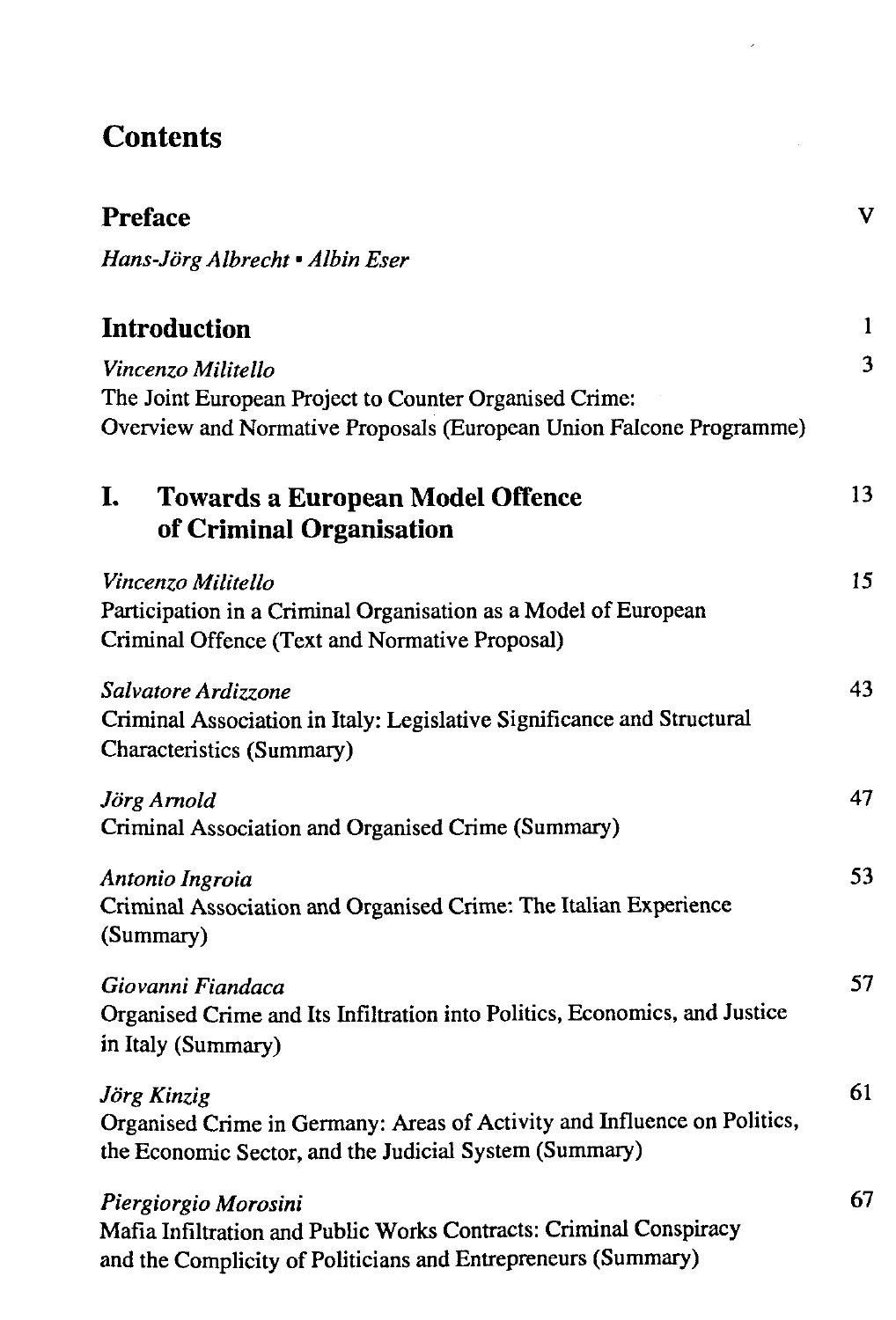| <b>Fighting Illegal Proceeds</b><br>п.                                                                                                                                                       | 71  |
|----------------------------------------------------------------------------------------------------------------------------------------------------------------------------------------------|-----|
| Giovanni Fiandaca/Costantino Visconti<br>Theoretical and Criminal Policy Foundations for a Model 'Extended'<br>Confiscation in the Ambit of Organised Crime (Text and Normative<br>Proposal) |     |
| Susanne Hein/Costantino Visconti<br>Combating Illegal Proceeds in Italy (Summary)                                                                                                            | 89  |
| <b>Michael Kilchling</b><br>Money Laundering and Deprivation of Proceeds in Germany (Summary)                                                                                                | 99  |
| <b>III.</b> Accomplice Witnesses Regulation                                                                                                                                                  | 107 |
| <b>Barbara Huber</b><br>Informants, Undercover Agents, and Police Informants<br>(Text and Normative Proposals)                                                                               | 109 |
| Stefanie Mehrens<br>The Government Witness Regulations for Organised Crime<br>in Germany (Art. 5 KronzG = Governmental Witness Law) (Summary)                                                | 121 |
| Carlo Ruga Riva<br>Juridical Benefits for Accomplices-Witnesses for the Prosecution:<br>The Italian Experience (Summary)                                                                     | 125 |
| IV. Procedural Instruments to Fighting Organised Crime                                                                                                                                       | 129 |
| Enrique Bacigalupo<br>The Use of Technical Means in Interception and Surveillance of Private<br>Communications (Text and Normative Proposal)                                                 | 131 |
| <b>Walter Gropp</b><br>Organised Crime and Procedural Instruments to Fighting Organised<br>Crime in Germany (Summary)                                                                        | 143 |
| Renzo Orlandi<br>Procedural Instruments in Italy to Fighting Organised Crime (Summary)                                                                                                       | 153 |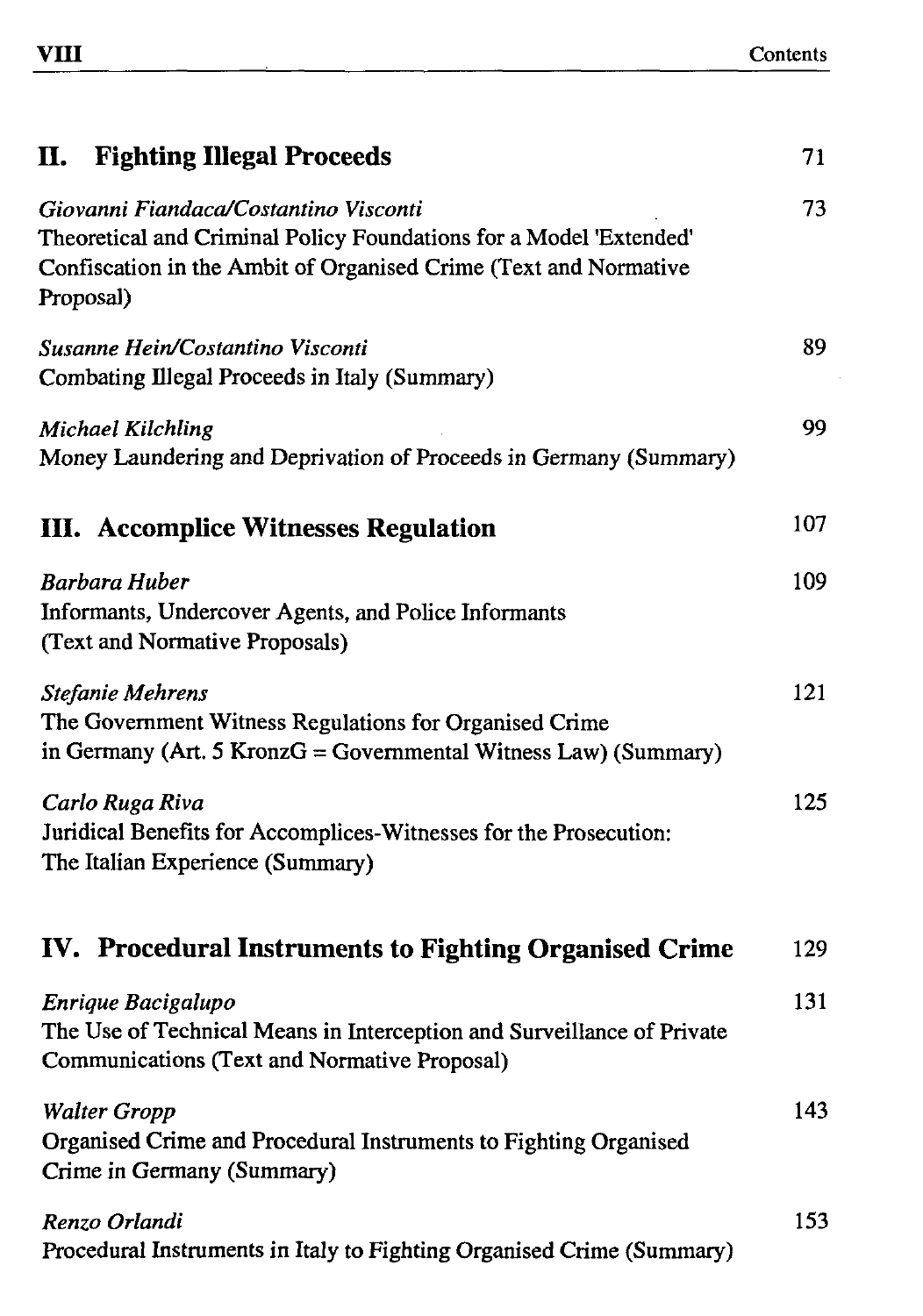$\bar{z}$ 

| V.<br><b>Sociological and Criminological Issues</b>                                                                                                                                             | 159 |
|-------------------------------------------------------------------------------------------------------------------------------------------------------------------------------------------------|-----|
| Letizia Paoli<br>Organised Crime in Italy and Germany: A Sociological<br>and Criminological Perspective (Summary)                                                                               |     |
| María-José Pifarré de Moner<br>Organised Crime in Spain (Summary)                                                                                                                               | 167 |
| Antonio La Spina<br>The Reaction of Civil Society and Prevention by Local Institutions<br>in Italy (Summary)                                                                                    | 175 |
| Joachim Obergfell-Fuchs<br>The Reaction of the Civilian Population and the Potential of<br>Community Crime Prevention in the Framework of Fighting Organised<br>Crime (Summary)                 | 181 |
| <b>Appendices</b>                                                                                                                                                                               |     |
| Preliminary Remark to Appendices A and B                                                                                                                                                        | 189 |
| The Proposals in Their Original Versions<br>А.                                                                                                                                                  | 191 |
| L<br>Vincenzo Militello<br>La partecipazione all'organizzazione criminale come modello di<br>incriminazione europea                                                                             | 193 |
| Giovanni Fiandaca/Costantino Visconti<br>П.<br>Presupposti teorici e politico-criminali di una proposta di modello<br>europeo di confisca "allargata" nell'ambito della criminalità organizzata | 221 |
| III. Barbara Huber<br>Aufklärungsgehilfen, verdeckte Ermittler und Vertrauenspersonen<br>der Polizei                                                                                            | 237 |
| IV. Enrique Bacigalupo<br>Regulación del uso de medios técnicos para la interceptación<br>de comunicaciones privadas                                                                            | 265 |